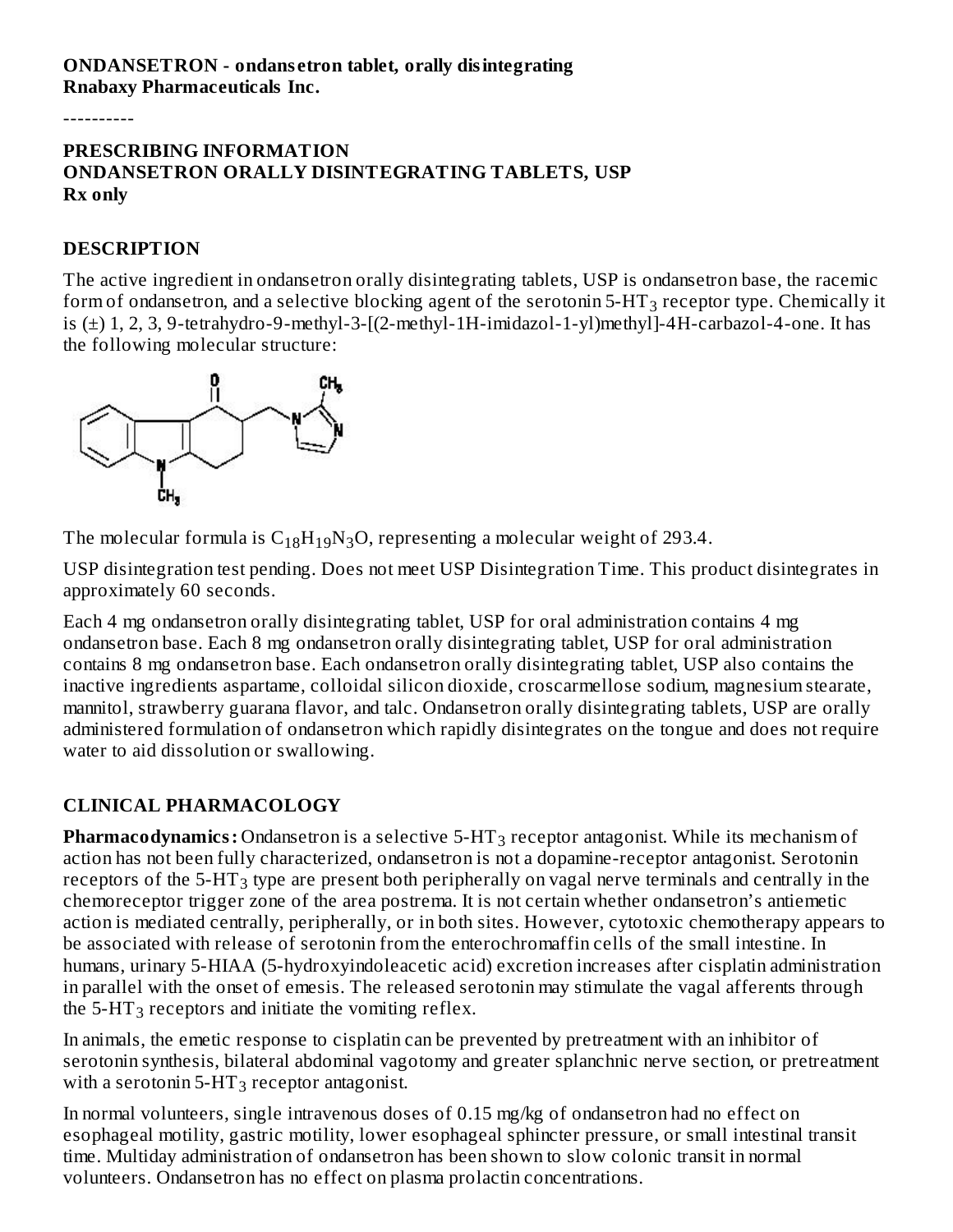Ondansetron does not alter the respiratory depressant effects produced by alfentanil or the degree of neuromuscular blockade produced by atracurium. Interactions with general or local anesthetics have not been studied.

**Pharmacokinetics:** Ondansetron is well absorbed from the gastrointestinal tract and undergoes some first-pass metabolism. Mean bioavailability in healthy subjects, following administration of a single 8 mg tablet, is approximately 56%.

Ondansetron systemic exposure does not increase proportionately to dose. AUC from a 16 mg tablet was 24% greater than predicted from an 8 mg tablet dose. This may reflect some reduction of first-pass metabolism at higher oral doses. Bioavailability is also slightly enhanced by the presence of food but unaffected by antacids.

Ondansetron is extensively metabolized in humans, with approximately 5% of a radiolabeled dose recovered as the parent compound from the urine. The primary metabolic pathway is hydroxylation on the indole ring followed by subsequent glucuronide or sulfate conjugation. Although some nonconjugated metabolites have pharmacologic activity, these are not found in plasma at concentrations likely to significantly contribute to the biological activity of ondansetron.

*In vitro* metabolism studies have shown that ondansetron is a substrate for human hepatic cytochrome P-450 enzymes, including CYP1A2, CYP2D6, and CYP3A4. In terms of overall ondansetron turnover, CYP3A4 played the predominant role. Because of the multiplicity of metabolic enzymes capable of metabolizing ondansetron, it is likely that inhibition or loss of one enzyme (e.g., CYP2D6 genetic deficiency) will be compensated by others and may result in little change in overall rates of ondansetron elimination. Ondansetron elimination may be affected by cytochrome P-450 inducers. In a pharmacokinetic study of 16 epileptic patients maintained chronically on CYP3A4 inducers, carbamazepine, or phenytoin, reduction in AUC,  $\rm{C_{max}}$ , and  $\rm{T_{1/2}}$  of ondansetron was observed. $\rm{^{1}}$  This resulted in a significant increase in clearance. However, on the basis of available data, no dosage adjustment for ondansetron is recommended (see **PRECAUTIONS: Drug Interactions**).

In humans, carmustine, etoposide, and cisplatin do not affect the pharmacokinetics of ondansetron.

Gender differences were shown in the disposition of ondansetron given as a single dose. The extent and rate of ondansetron's absorption is greater in women than men. Slower clearance in women, a smaller apparent volume of distribution (adjusted for weight), and higher absolute bioavailability resulted in higher plasma ondansetron levels. These higher plasma levels may in part be explained by differences in body weight between men and women. It is not known whether these gender-related differences were clinically important. More detailed pharmacokinetic information is contained in **Tables 1** and **2** taken from 2 studies.

| Age-group $\begin{vmatrix} x_1 & x_2 & \cdots & x_n \\ (years) & (learlygen) & (car) \end{vmatrix}$ | Mean<br>(kg) | $\mathbf n$ | Peak Plasma<br>Concentration<br>(ng/mL) | Time of Peak<br>Plasma<br>Concentration<br>(h) | Mean<br>Elimination<br>Half-life<br>(h) | Systemic<br>Plasma<br>Clearance<br>L/h/kg | Absolute<br>Bioavailability |
|-----------------------------------------------------------------------------------------------------|--------------|-------------|-----------------------------------------|------------------------------------------------|-----------------------------------------|-------------------------------------------|-----------------------------|
| 18 to 40 M                                                                                          | 69           | 6           | 26.2                                    | $\overline{2}$                                 | 3.1                                     | 0.403                                     | 0.483                       |
| F                                                                                                   | 62.7         | 5           | 42.7                                    | 1.7                                            | 3.5                                     | 0.354                                     | 0.663                       |
| 61 to 74 M                                                                                          | 77.5         | 6           | 24.1                                    | 2.1                                            | 4.1                                     | 0.384                                     | 0.585                       |
| F                                                                                                   | 60.2         | 6           | 52.4                                    | 1.9                                            | 4.9                                     | 0.255                                     | 0.643                       |
| $\geq$ 75 M                                                                                         | 78           | 5           | 37                                      | 2.2                                            | 4.5                                     | 0.277                                     | 0.619                       |
| $\mathbf{F}$                                                                                        | 67.6         | 6           | 46.1                                    | 2.1                                            | 6.2                                     | 0.249                                     | 0.747                       |

#### **Table 1. Pharmacokinetics in Normal Volunteers: Single 8 mg Ondans etron Hydrochloride Tablet Dos e**

**Table 2. Pharmacokinetics in Normal Volunteers: Single 24 mg Ondans etron Hydrochloride**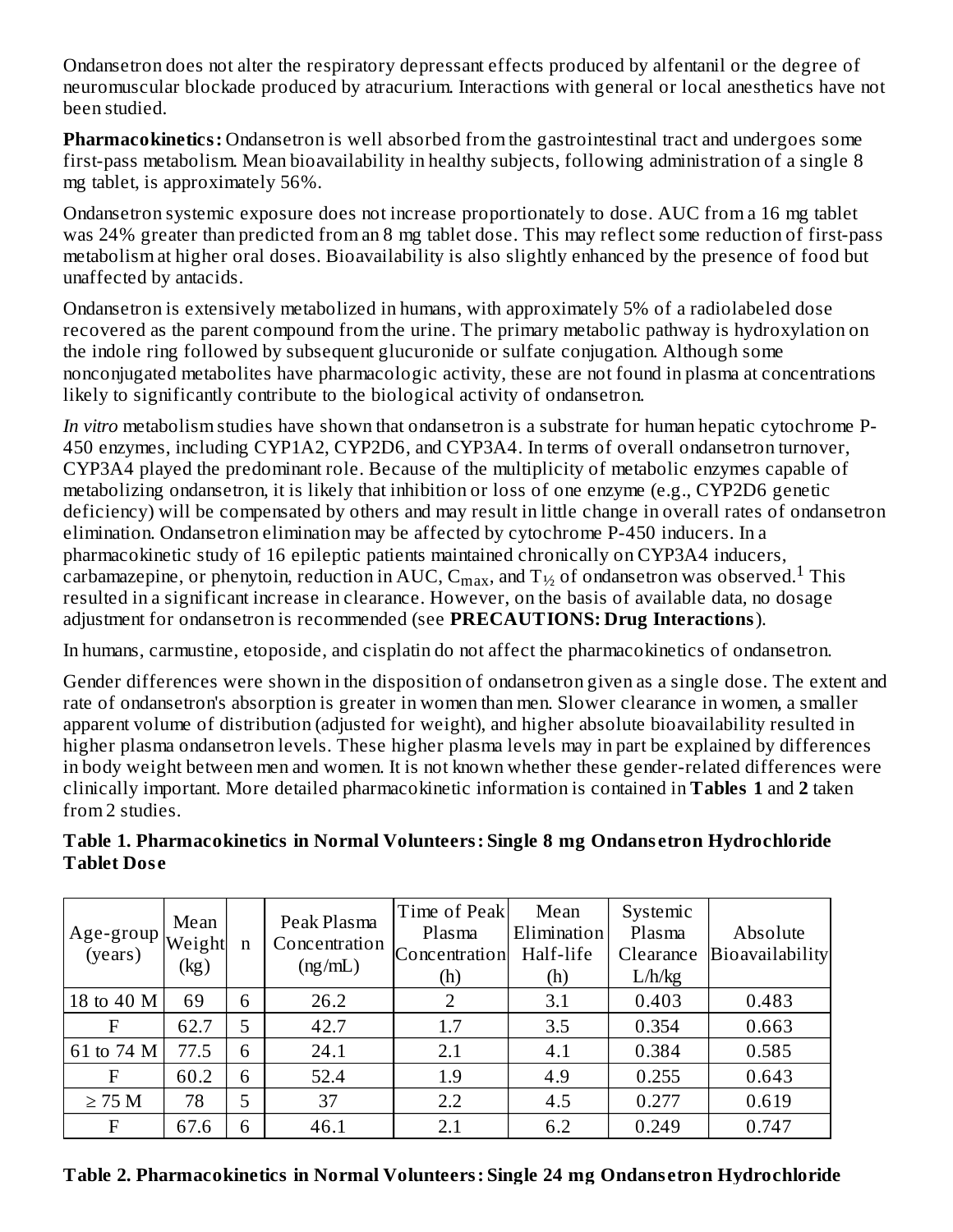#### **Tablet Dos e**

| Age-group<br>(years) | Mean<br>Weight $(kg)$ | n | Peak Plasma<br>Concentration<br>(ng/mL) | Time of Peak<br>Plasma<br>Concentration (h) | Mean Elimination<br>Half-life (h) |
|----------------------|-----------------------|---|-----------------------------------------|---------------------------------------------|-----------------------------------|
| 18 to 43 M           | 84.1                  |   | 125.8                                   | 1.9                                         | 4.7                               |
|                      | 71.8                  |   | 194.4                                   | 1.6                                         | $5.8\,$                           |

A reduction in clearance and increase in elimination half-life are seen in patients over 75 years of age. In clinical trials with cancer patients, safety and efficacy were similar in patients over 65 years of age and those under 65 years of age; there was an insufficient number of patients over 75 years of age to permit conclusions in that age-group. No dosage adjustment is recommended in the elderly.

In patients with mild-to-moderate hepatic impairment, clearance is reduced 2-fold and mean half-life is increased to 11.6 hours compared to 5.7 hours in normals. In patients with severe hepatic impairment (Child-Pugh<sup>2</sup> score of 10 or greater), clearance is reduced 2-fold to 3-fold and apparent volume of distribution is increased with a resultant increase in half-life to 20 hours. In patients with severe hepatic impairment, a total daily dose of 8 mg should not be exceeded.

Due to the very small contribution (5%) of renal clearance to the overall clearance, renal impairment was not expected to significantly influence the total clearance of ondansetron. However, ondansetron oral mean plasma clearance was reduced by about 50% in patients with severe renal impairment (creatinine clearance < 30 mL/min). This reduction in clearance is variable and was not consistent with an increase in half-life. No reduction in dose or dosing frequency in these patients is warranted.

Plasma protein binding of ondansetron as measured *in vitro* was 70% to 76% over the concentration range of 10 to 500 ng/mL. Circulating drug also distributes into erythrocytes.

Four and 8 mg doses of either ondansetron hydrochloride oral solution or ondansetron orally disintegrating tablets are bioequivalent to corresponding doses of ondansetron hydrochloride tablets and may be used interchangeably. One 24 mg ondansetron hydrochloride tablet is bioequivalent to and interchangeable with three 8 mg ondansetron hydrochloride tablets.

# **CLINICAL TRIALS**

**Chemotherapy-Induced Naus ea and Vomiting:** *Highly Emetogenic Chemotherapy*: In 2 randomized, double-blind, monotherapy trials, a single 24 mg ondansetron hydrochloride tablet was superior to a relevant historical placebo control in the prevention of nausea and vomiting associated with highly emetogenic cancer chemotherapy, including cisplatin  $\geq$  50 mg/m<sup>2</sup>. Steroid administration was excluded from these clinical trials. More than 90% of patients receiving a cisplatin dose  $\geq 50$  mg/m<sup>2</sup> in the historical placebo comparator experienced vomiting in the absence of antiemetic therapy.

The first trial compared oral doses of ondansetron 24 mg once a day, 8 mg twice a day, and 32 mg once a day in 357 adult cancer patients receiving chemotherapy regimens containing cisplatin  $\geq 50$  mg/m<sup>2</sup>. A total of 66% of patients in the ondansetron 24 mg once-a-day group, 55% in the ondansetron 8 mg twice-a-day group, and 55% in the ondansetron 32 mg once-a-day group completed the 24-hour study period with 0 emetic episodes and no rescue antiemetic medications, the primary endpoint of efficacy. Each of the 3 treatment groups was shown to be statistically significantly superior to a historical placebo control.

In the same trial, 56% of patients receiving oral ondansetron 24 mg once a day experienced no nausea during the 24-hour study period, compared with 36% of patients in the oral ondansetron 8 mg twice-aday group ( $P = 0.001$ ) and 50% in the oral ondansetron 32 mg once-a-day group.

In a second trial, efficacy of the oral ondansetron 24 mg once-a-day regimen in the prevention of nausea and vomiting associated with highly emetogenic cancer chemotherapy, including cisplatin  $\geq 50$  mg/m<sup>2</sup>, was confirmed.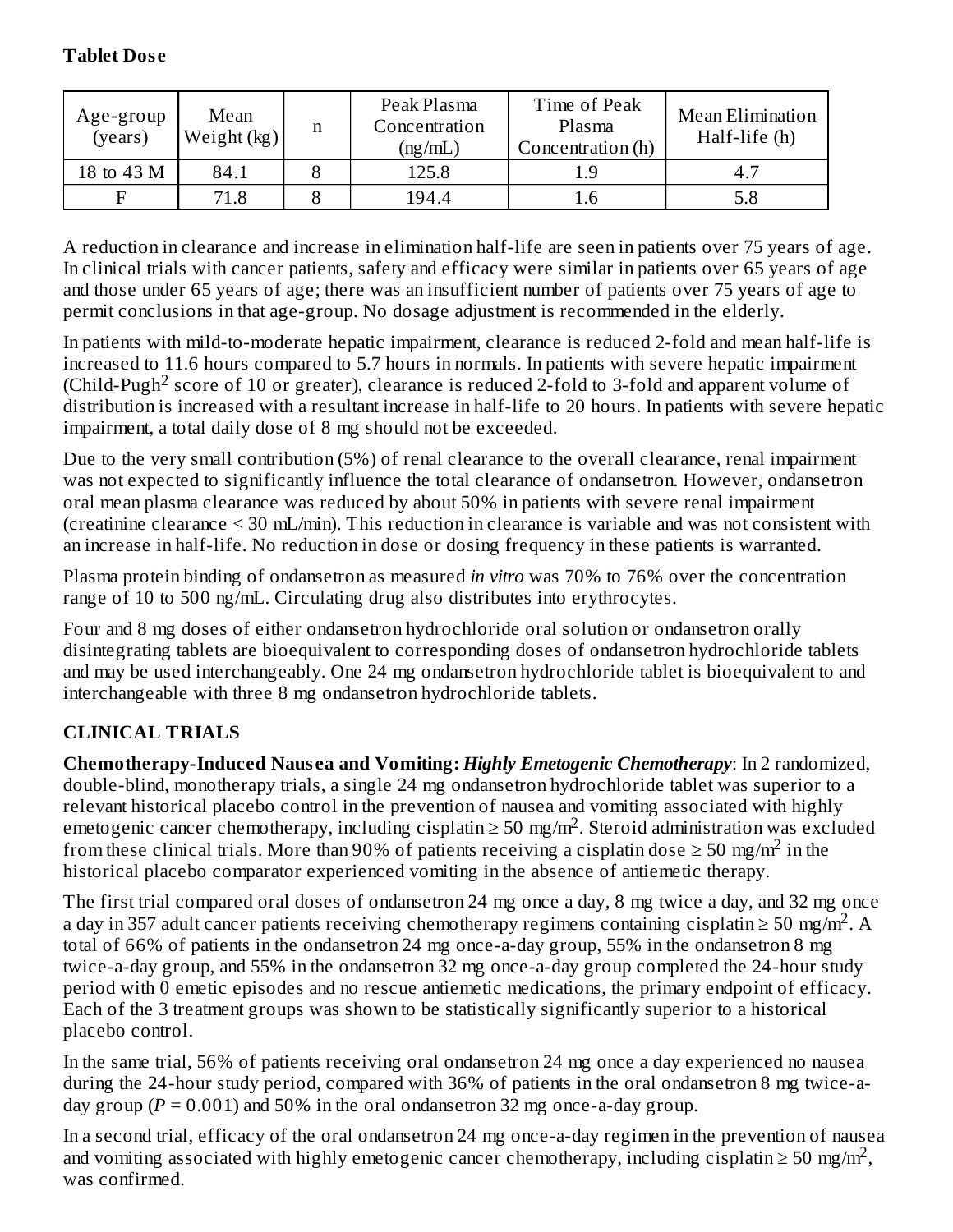*Moderately Emetogenic Chemotherapy*: In 1 double-blind U.S. study in 67 patients, ondansetron hydrochloride tablets 8 mg administered twice a day were significantly more effective than placebo in preventing vomiting induced by cyclophosphamide-based chemotherapy containing doxorubicin. Treatment response is based on the total number of emetic episodes over the 3-day study period. The results of this study are summarized in **Table3.**

#### **Table 3. Emetic Episodes: Treatment Respons e**

|                                                                                                               | Ondansetron 8 mg b.i.d.<br>Ondansetron Hydrochloride<br>Tablets* | Placebo                                   | PValue             |
|---------------------------------------------------------------------------------------------------------------|------------------------------------------------------------------|-------------------------------------------|--------------------|
| Number of patients                                                                                            | 33                                                               | 34                                        |                    |
| Treatment response 0<br>Emetic episodes 1 to 2<br>Emetic episodes More than<br>2 emetic<br>episodes/withdrawn | 20 (61%) 6 (18%) 7 (21%)                                         | $2(6%)8(24%)24$<br>(71%)                  | < 0.001 <<br>0.001 |
| Median number of emetic<br>episodes                                                                           | 0                                                                | Undefined <sup><math>\dagger</math></sup> |                    |
| Median time to first emetic<br>episode (h)                                                                    | Undefined $\ddagger$                                             | 6.5                                       |                    |

\* The first dose was administered 30 minutes before the start of emetogenic chemotherapy, with a subsequent dose 8 hours after the first dose. An 8 mg ondansetron hydrochloride tablet was administered twice a day for 2 days after completion of chemotherapy.

 $\dagger$  Median undefined since at least 50% of the patients were withdrawn or had more than 2 emetic episodes.

 $\ddagger$  Median undefined since at least 50% of patients did not have any emetic episodes.

In 1 double-blind U.S. study in 336 patients, ondansetron hydrochloride tablets 8 mg administered twice a day were as effective as ondansetron hydrochloride tablets 8 mg administered 3 times a day in preventing nausea and vomiting induced by cyclophosphamide-based chemotherapy containing either methotrexate or doxorubicin. Treatment response is based on the total number of emetic episodes over the 3-day study period. The results of this study are summarized in **Table 4.**

#### **Table 4. Emetic Episodes: Treatment Respons e**

|                                                                                                            |                                                   | Ondansetron                                                   |
|------------------------------------------------------------------------------------------------------------|---------------------------------------------------|---------------------------------------------------------------|
|                                                                                                            | 8 mg b.i.d. Ondansetron<br>Hydrochloride Tablets* | 8 mg t.i.d. Ondansetron<br>Hydrochloride Tablets <sup>†</sup> |
| Number of patients                                                                                         | 165                                               | 171                                                           |
| Treatment response 0 Emetic<br>episodes 1 to 2 Emetic episodes<br>More than 2 emetic<br>episodes/withdrawn | 101 (61%) 16 (10%) 48<br>(29%)                    | 99 (58%) 17 (10%) 55<br>(32%)                                 |
| Median number of emetic episodes                                                                           |                                                   | 0                                                             |
| Median time to first emetic episode<br>(h)                                                                 | Undefined $\ddagger$                              | Undefined <sup><math>\ddagger</math></sup>                    |
| Median nausea scores (0 to $100$ ) <sup>§</sup>                                                            | 6                                                 | 6                                                             |

\* The first dose was administered 30 minutes before the start of emetogenic chemotherapy, with a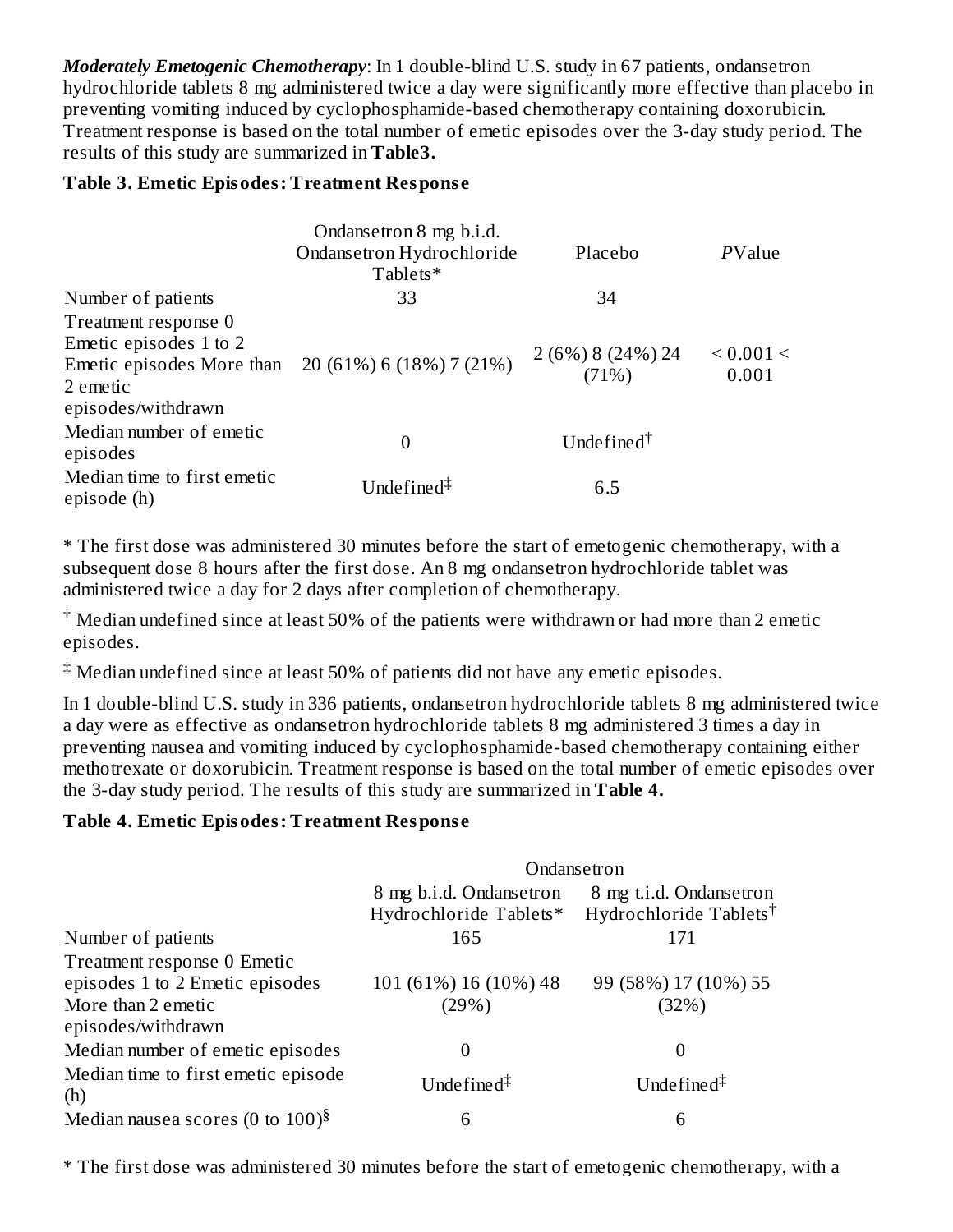subsequent dose 8 hours after the first dose. An 8 mg ondansetron hydrochloride tablet was administered twice a day for 2 days after completion of chemotherapy.

 $\dagger$  The first dose was administered 30 minutes before the start of emetogenic chemotherapy, with subsequent doses 4 and 8 hours after the first dose. An 8 mg ondansetron hydrochloride tablet was administered 3 times a day for 2 days after completion of chemotherapy.

 $\ddagger$  Median undefined since at least 50% of patients did not have any emetic episodes.

 $8$  Visual analog scale assessment:  $0 =$  no nausea,  $100 =$  nausea as bad as it can be.

*Re-treatment:* In uncontrolled trials, 148 patients receiving cyclophosphamide-based chemotherapy were re-treated with ondansetron hydrochloride tablets 8 mg 3 times daily during subsequent chemotherapy for a total of 396 re-treatment courses. No emetic episodes occurred in 314 (79%) of the re-treatment courses, and only 1 to 2 emetic episodes occurred in 43 (11%) of the re-treatment courses.

*Pediatric Studies:* Three open-label, uncontrolled, foreign trials have been performed with 182 pediatric patients 4 to 18 years old with cancer who were given a variety of cisplatin or noncisplatin regimens. In these foreign trials, the initial dose of ondansetron hydrochloride injection ranged from 0.04 to 0.87 mg/kg for a total dose of 2.16 to 12 mg. This was followed by the administration of ondansetron hydrochloride tablets ranging from 4 to 24 mg daily for 3 days. In these studies, 58% of the 170 evaluable patients had a complete response (no emetic episodes) on day 1. Two studies showed the response rates for patients less than 12 years of age who received ondansetron hydrochloride tablets 4 mg 3 times a day to be similar to those in patients 12 to 18 years of age who received ondansetron hydrochloride tablets 8 mg 3 times daily. Thus, prevention of emesis in these pediatric patients was essentially the same as for patients older than 18 years of age. Overall, ondansetron hydrochloride tablets were well tolerated in these pediatric patients.

**Radiation-Induced Naus ea and Vomiting:** *Total Body Irradiation:* In a randomized, double-blind study in 20 patients, ondansetron hydrochloride tablets (8 mg given 1.5 hours before each fraction of radiotherapy for 4 days) were significantly more effective than placebo in preventing vomiting induced by total body irradiation. Total body irradiation consisted of 11 fractions (120 cGy per fraction) over 4 days for a total of 1,320 cGy. Patients received 3 fractions for 3 days, then 2 fractions on day 4.

*Single High-Dose Fraction Radiotherapy:* Ondansetron was significantly more effective than metoclopramide with respect to complete control of emesis (0 emetic episodes) in a double-blind trial in 105 patients receiving single high-dose radiotherapy (800 to 1,000 cGy) over an anterior or posterior field size of  $\geq 80$  cm<sup>2</sup> to the abdomen. Patients received the first dose of ondansetron hydrochloride tablets (8 mg) or metoclopramide (10 mg) 1 to 2 hours before radiotherapy. If radiotherapy was given in the morning, 2 additional doses of study treatment were given (1 tablet late afternoon and 1 tablet before bedtime). If radiotherapy was given in the afternoon, patients took only 1 further tablet that day before bedtime. Patients continued the oral medication on a 3 times a day basis for 3 days.

*Daily Fractionated Radiotherapy:* Ondansetron was significantly more effective than prochlorperazine with respect to complete control of emesis (0 emetic episodes) in a double-blind trial in 135 patients receiving a 1- to 4-week course of fractionated radiotherapy (180 cGy doses) over a field size of  $\geq$ 100  $\text{cm}^2$  to the abdomen. Patients received the first dose of ondansetron hydrochloride tablets (8 mg) or prochlorperazine (10 mg) 1 to 2 hours before the patient received the first daily radiotherapy fraction, with 2 subsequent doses on a 3 times a day basis. Patients continued the oral medication on a 3 times a day basis on each day of radiotherapy.

**Postoperative Nausea and Vomiting:** Surgical patients who received ondansetron 1 hour before the induction of general balanced anesthesia (barbiturate: thiopental, methohexital, or thiamylal; opioid: alfentanil, sufentanil, morphine, or fentanyl; nitrous oxide; neuromuscular blockade: succinylcholine/curare or gallamine and/or vecuronium, pancuronium, or atracurium; and supplemental isoflurane or enflurane) were evaluated in 2 double-blind studies (1 U.S. study, 1 foreign) involving 865 patients. Ondansetron hydrochloride tablets (16 mg) were significantly more effective than placebo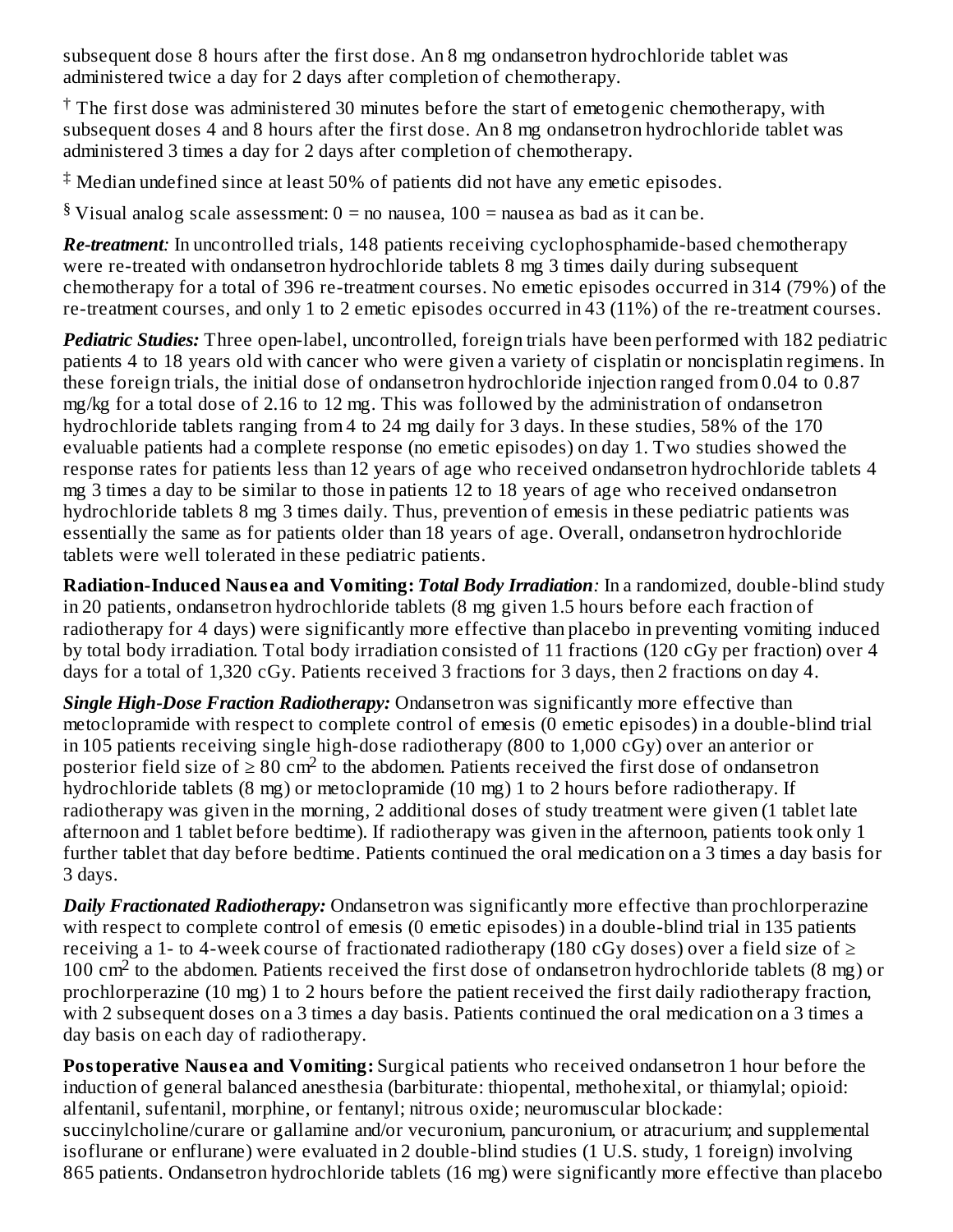in preventing postoperative nausea and vomiting.

The study populations in all trials thus far consisted of women undergoing inpatient surgical procedures. No studies have been performed in males. No controlled clinical study comparing ondansetron hydrochloride tablets to ondansetron hydrochloride injection has been performed.

### **INDICATIONS AND USAGE**

1. Prevention of nausea and vomiting associated with highly emetogenic cancer chemotherapy, including cisplatin  $\geq 50$  mg/m<sup>2</sup>.

2. Prevention of nausea and vomiting associated with initial and repeat courses of moderately emetogenic cancer chemotherapy.

3. Prevention of nausea and vomiting associated with radiotherapy in patients receiving either total body irradiation, single high-dose fraction to the abdomen, or daily fractions to the abdomen.

4. Prevention of postoperative nausea and/or vomiting. As with other antiemetics, routine prophylaxis is not recommended for patients in whom there is little expectation that nausea and/or vomiting will occur postoperatively. In patients where nausea and/or vomiting must be avoided postoperatively, ondansetron orally disintegrating tablets, USP are recommended even where the incidence of postoperative nausea and/or vomiting is low.

## **CONTRAINDICATIONS**

The concomitant use of apomorphine with ondansetron is contraindicated based on reports of profound hypotension and loss of consciousness when apomorphine was administered with ondansetron.

Ondansetron orally disintegrating tablets are contraindicated for patients known to have hypersensitivity to the drug.

## **WARNINGS**

Hypersensitivity reactions have been reported in patients who have exhibited hypersensitivity to other selective 5-HT $_3$  receptor antagonists.

ECG changes including QT interval prolongation has been seen in patients receiving ondansetron. In addition, postmarketing cases of Torsade de Pointes have been reported in patients using ondansetron. Avoid ondansetron hydrochloride in patients with congenital long QT syndrome. ECG monitoring is recommended in patients with electrolyte abnormalities (e.g., hypokalemia or hypomagnesemia), congestive heart failure, bradyarrhythmias or patients taking other medicinal products that lead to QT prolongation.

## **PRECAUTIONS**

**General:** Ondansetron is not a drug that stimulates gastric or intestinal peristalsis. It should not be used instead of nasogastric suction. The use of ondansetron in patients following abdominal surgery or in patients with chemotherapy-induced nausea and vomiting may mask a progressive ileus and/or gastric distension.

**Information for Patients:** *Phenylketonurics:* Phenylketonuric patients should be informed that ondansetron orally disintegrating tablets contain phenylalanine (a component of aspartame). Each 4 mg orally disintegrating tablet contains 3.93 mg phenylalanine and each 8 mg orally disintegrating tablet contains 7.86 mg phenylalanine.

Patients should be instructed not to remove ondansetron orally disintegrating tablets from the blister or the bottle until just prior to dosing. Tear blisters at perforations to separate. **With dry hands**, the blister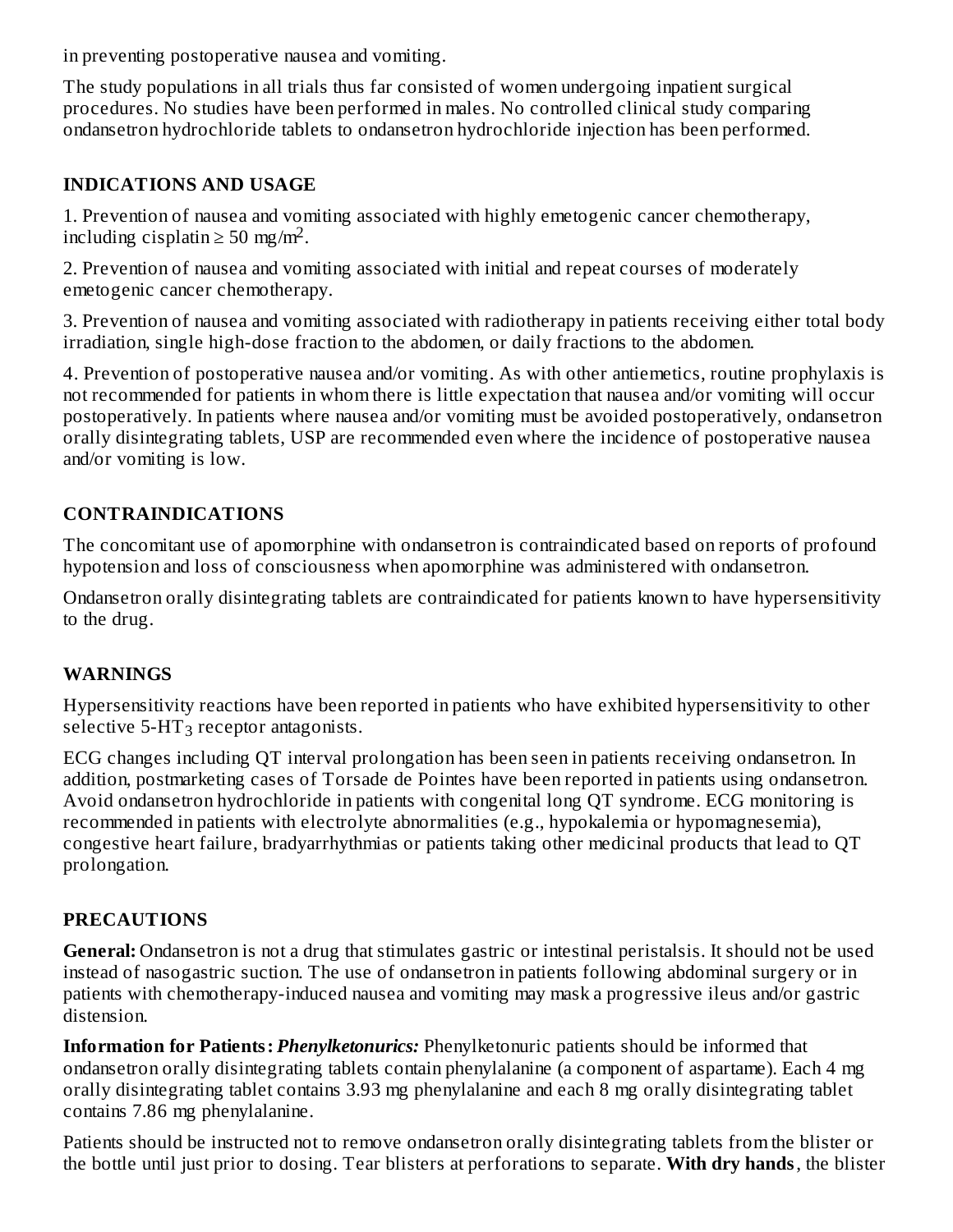backing should be peeled completely off the blister. Push the tablet through the foil. **With dry hands,** remove the tablet from the bottle or gently remove from the foil and immediately place on the tongue to dissolve and swallow with the saliva. Illustrations are shown on the product carton to ensure proper use and handling of the product.

## **Drug Interactions**

Ondansetron does not itself appear to induce or inhibit the cytochrome P-450 drug-metabolizing enzyme system of the liver (see **CLINICAL PHARMACOLOGY, Pharmacokinetics**). Because ondansetron is metabolized by hepatic cytochrome P-450 drug-metabolizing enzymes (CYP3A4, CYP2D6, CYP1A2), inducers or inhibitors of these enzymes may change the clearance and, hence, the half-life of ondansetron. On the basis of available data, no dosage adjustment is recommended for patients on these drugs.

*Apomorphine:* Based on reports of profound hypotension and loss of consciousness when apomorphine was administered with ondansetron, concomitant use of apomorphine with ondansetron is contraindicated (see **CONTRAINDICATIONS**).

*Phenytoin, Carbamazepine, and Rifampicin:* In patients treated with potent inducers of CYP3A4 (i.e., phenytoin, carbamazepine, and rifampicin), the clearance of ondansetron was significantly increased and ondansetron blood concentrations were decreased. However, on the basis of available data, no dosage adjustment for ondansetron is recommended for patients on these drugs. $^{1,3}$ 

*Tramadol:* Although no pharmacokinetic drug interaction between ondansetron and tramadol has been observed, data from 2 small studies indicate that ondansetron may be associated with an increase in patient controlled administration of tramadol.<sup>4,5</sup>

*Chemotherapy:* Tumor response to chemotherapy in the P-388 mouse leukemia model is not affected by ondansetron. In humans, carmustine, etoposide, and cisplatin do not affect the pharmacokinetics of ondansetron.

In a crossover study in 76 pediatric patients, I.V. ondansetron did not increase blood levels of highdose methotrexate.

**Us e in Surgical Patients:** The coadministration of ondansetron had no effect on the pharmacokinetics and pharmacodynamics of temazepam.

# **Carcinogenesis, Mutagenesis, Impairment of Fertility**

Carcinogenic effects were not seen in 2-year studies in rats and mice with oral ondansetron doses up to 10 and 30 mg/kg/day, respectively. Ondansetron was not mutagenic in standard tests for mutagenicity. Oral administration of ondansetron up to 15 mg/kg/day did not affect fertility or general reproductive performance of male and female rats.

# **Pregnancy**

*Teratogenic Effects***:** Pregnancy Category B. Reproduction studies have been performed in pregnant rats and rabbits at daily oral doses up to 15 and 30 mg/kg/day, respectively, and have revealed no evidence of impaired fertility or harm to the fetus due to ondansetron. There are, however, no adequate and wellcontrolled studies in pregnant women. Because animal reproduction studies are not always predictive of human response, this drug should be used during pregnancy only if clearly needed.

# **Nursing Mothers**

Ondansetron is excreted in the breast milk of rats. It is not known whether ondansetron is excreted in human milk. Because many drugs are excreted in human milk, caution should be exercised when ondansetron is administered to a nursing woman.

## **Pediatric Us e**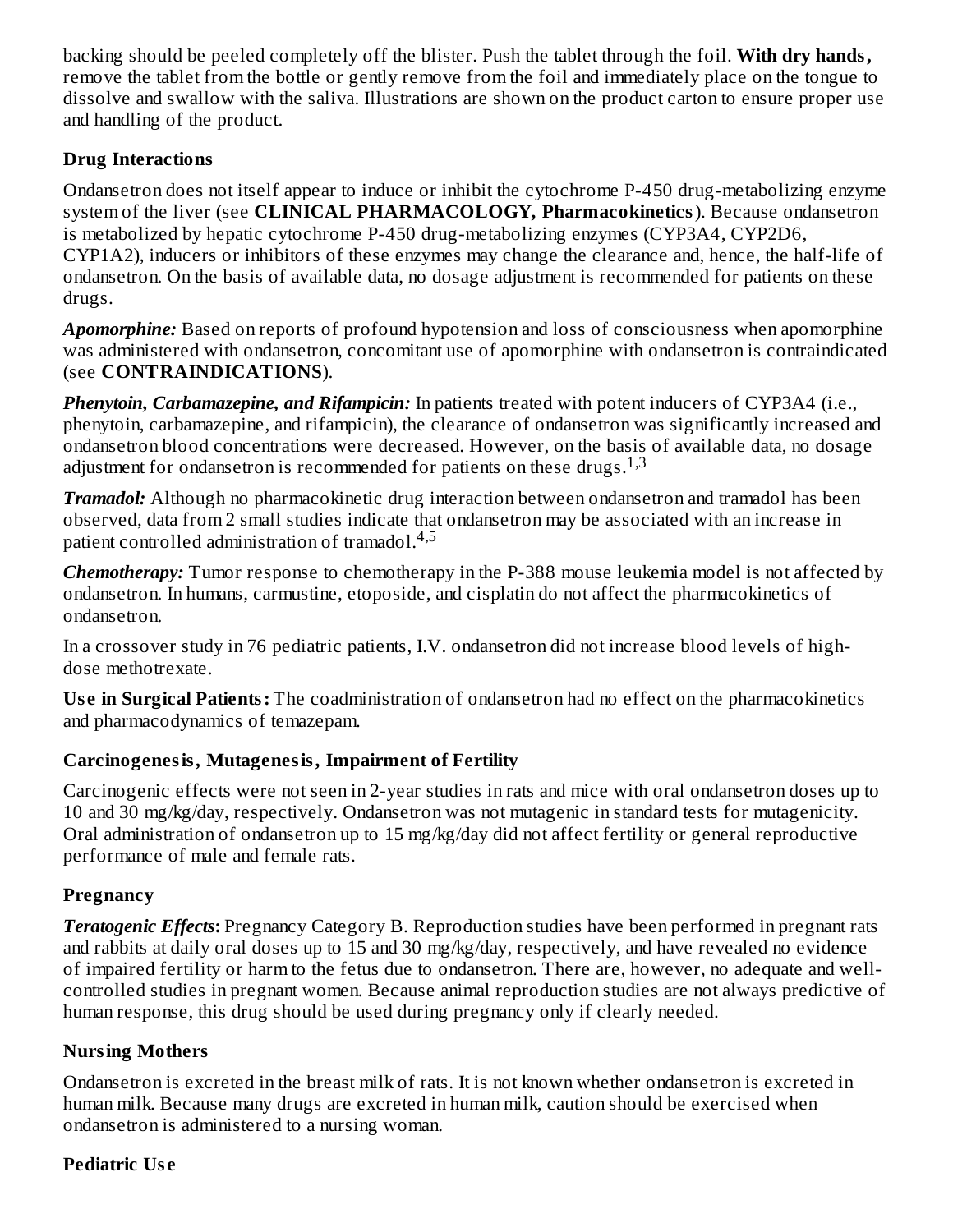Little information is available about dosage in pediatric patients 4 years of age or younger (see **CLINICAL PHARMACOLOGY and DOSAGE AND ADMINISTRATION** sections for use in pediatric patients 4 to 18 years of age).

### **Geriatric Us e**

Of the total number of subjects enrolled in cancer chemotherapy-induced and postoperative nausea and vomiting in U.S.- and foreign-controlled clinical trials, for which there were subgroup analyses, 938 were 65 years of age and over. No overall differences in safety or effectiveness were observed between these subjects and younger subjects, and other reported clinical experience has not identified differences in responses between the elderly and younger patients, but greater sensitivity of some older individuals cannot be ruled out. Dosage adjustment is not needed in patients over the age of 65 (see **CLINICAL PHARMACOLOGY**).

## **ADVERSE REACTIONS**

The following have been reported as adverse events in clinical trials of patients treated with ondansetron, the active ingredient of ondansetron orally disintegrating tablets. A causal relationship to therapy with ondansetron has been unclear in many cases.

**Chemotherapy-Induced Naus ea and Vomiting:** The adverse events in **Table 5** have been reported in ≥ 5% of adult patients receiving a single 24 mg ondansetron hydrochloride tablet in 2 trials. These patients were receiving concurrent highly emetogenic cisplatin-based chemotherapy regimens (cisplatin dose  $\geq 50$  mg/m<sup>2</sup>).

#### **Table 5. Principal Advers e Events in U.S. Trials: Single Day Therapy With 24 mg Ondans etron Hydrochloride Tablets (Highly Emetogenic Chemotherapy)**

| Event    | Ondansetron 24 mg q.d. n   Ondansetron 8 mg b.i.d. n   Ondansetron 32 mg q.d. n<br>$= 300$ | $= 124$  | $= 117$  |
|----------|--------------------------------------------------------------------------------------------|----------|----------|
| Headache | 33 (11%)                                                                                   | 16 (13%) | 17 (15%) |
| Diarrhea | 13 (4%)                                                                                    | 9(7%)    | 3(3%)    |

The adverse events in **Table 6** have been reported in ≥ 5% of adults receiving either 8 mg of ondansetron hydrochloride tablets 2 or 3 times a day for 3 days or placebo in 4 trials. These patients were receiving concurrent moderately emetogenic chemotherapy, primarily cyclophosphamide-based regimens.

#### **Table 6. Principal Advers e Events in U.S. Trials: 3 Days of Therapy With 8 mg Ondans etron Hydrochloride Tablets (Moderately Emetogenic Chemotherapy)**

| Event            | Ondansetron 8 mg b.i.d. $n =$ Ondansetron 8 mg t.i.d. $n =$<br>242 | 415       | Placebo $n = 262$ |
|------------------|--------------------------------------------------------------------|-----------|-------------------|
| Headache         | 58 (24%)                                                           | 113 (27%) | 34 (13%)          |
| Malaise/fatigue  | 32 (13%)                                                           | 37 (9%)   | 6(2%)             |
| Constipation     | 22 (9%)                                                            | 26 (6%)   | $1 (< 1\%)$       |
| Diarrhea         | 15 (6%)                                                            | 16 (4%)   | 10 (4%)           |
| <b>Dizziness</b> | 13 (5%)                                                            | 18 (4%)   | 12 (5%)           |

*Central Nervous System:* There have been rare reports consistent with, but not diagnostic of, extrapyramidal reactions in patients receiving ondansetron.

*Hepatic:* In 723 patients receiving cyclophosphamide-based chemotherapy in U.S. clinical trials, AST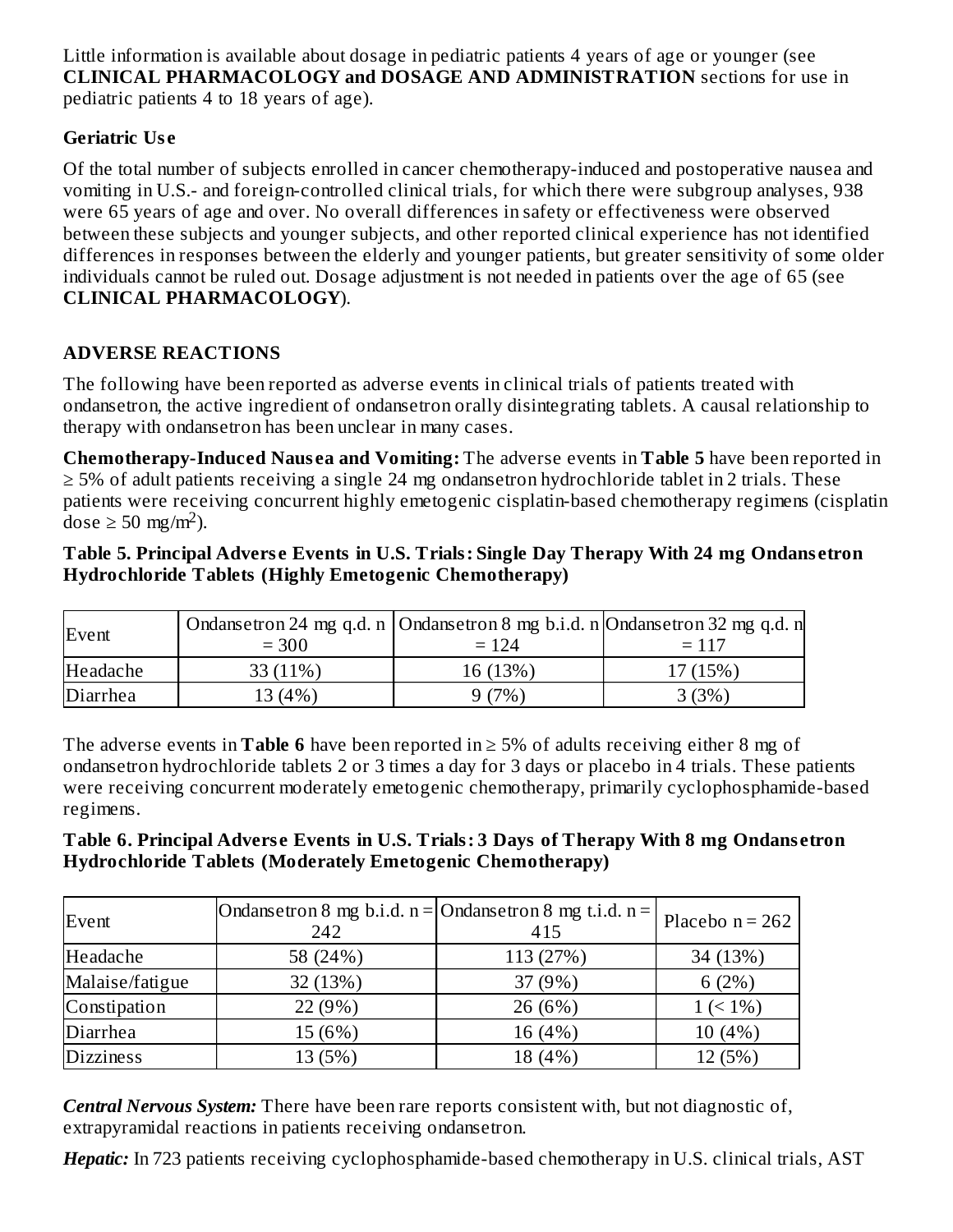and/or ALT values have been reported to exceed twice the upper limit of normal in approximately 1% to 2% of patients receiving ondansetron hydrochloride tablets. The increases were transient and did not appear to be related to dose or duration of therapy. On repeat exposure, similar transient elevations in transaminase values occurred in some courses, but symptomatic hepatic disease did not occur. The role of cancer chemotherapy in these biochemical changes cannot be clearly determined.

There have been reports of liver failure and death in patients with cancer receiving concurrent medications including potentially hepatotoxic cytotoxic chemotherapy and antibiotics. The etiology of the liver failure is unclear.

*Integumentary:* Rash has occurred in approximately 1% of patients receiving ondansetron.

*Other:* Rare cases of anaphylaxis, bronchospasm, tachycardia, angina (chest pain), hypokalemia, electrocardiographic alterations, vascular occlusive events, and grand mal seizures have been reported. Except for bronchospasm and anaphylaxis, the relationship to ondansetron was unclear.

**Radiation-Induced Nausea and Vomiting:** The adverse events reported in patients receiving ondansetron hydrochloride tablets and concurrent radiotherapy were similar to those reported in patients receiving ondansetron hydrochloride tablets and concurrent chemotherapy. The most frequently reported adverse events were headache, constipation, and diarrhea.

**Postoperative Nausea and Vomiting:** The adverse events in **Table** 7 have been reported in ≥ 5% of patients receiving ondansetron hydrochloride tablets at a dosage of 16 mg orally in clinical trials. With the exception of headache, rates of these events were not significantly different in the ondansetron and placebo groups. These patients were receiving multiple concomitant perioperative and postoperative medications.

| <b>Adverse Event</b>   | Ondansetron 16 mg ( $n = 550$ ) | Placebo ( $n = 531$ ) |
|------------------------|---------------------------------|-----------------------|
| Wound problem          | 152 (28%)                       | 162 (31%)             |
| Drowsiness/sedation    | 112 (20%)                       | 122 (23%)             |
| Headache               | 49 (9%)                         | 27(5%)                |
| Hypoxia                | 49 (9%)                         | 35 (7%)               |
| Pyrexia                | 45 (8%)                         | 34 (6%)               |
| <b>Dizziness</b>       | 36 (7%)                         | 34 $(6%)$             |
| Gynecological disorder | 36 (7%)                         | 33 (6%)               |
| Anxiety/agitation      | 33 (6%)                         | 29 (5%)               |
| <b>Bradycardia</b>     | 32(6%)                          | 30 (6%)               |
| Shiver(s)              | 28 (5%)                         | 30 $(6%)$             |
| Urinary retention      | 28 (5%)                         | 18 (3%)               |
| Hypotension            | 27(5%)                          | 32 (6%)               |
| Pruritus               | 27(5%)                          | 20 (4%)               |

#### **Table 7. Frequency of Advers e Events From Controlled Studies With Ondans etron Hydrochloride Tablets (Postoperative Naus ea and Vomiting)**

Preliminary observations in a small number of subjects suggest a higher incidence of headache when ondansetron orally disintegrating tablets are taken with water, when compared to without water.

**Obs erved During Clinical Practice:** In addition to adverse events reported from clinical trials, the following events have been identified during post-approval use of oral formulations of ondansetron. Because they are reported voluntarily from a population of unknown size, estimates of frequency cannot be made. The events have been chosen for inclusion due to a combination of their seriousness, frequency of reporting, or potential causal connection to ondansetron.

*Cardiovascular:* Rarely and predominantly with intravenous ondansetron, transient ECG changes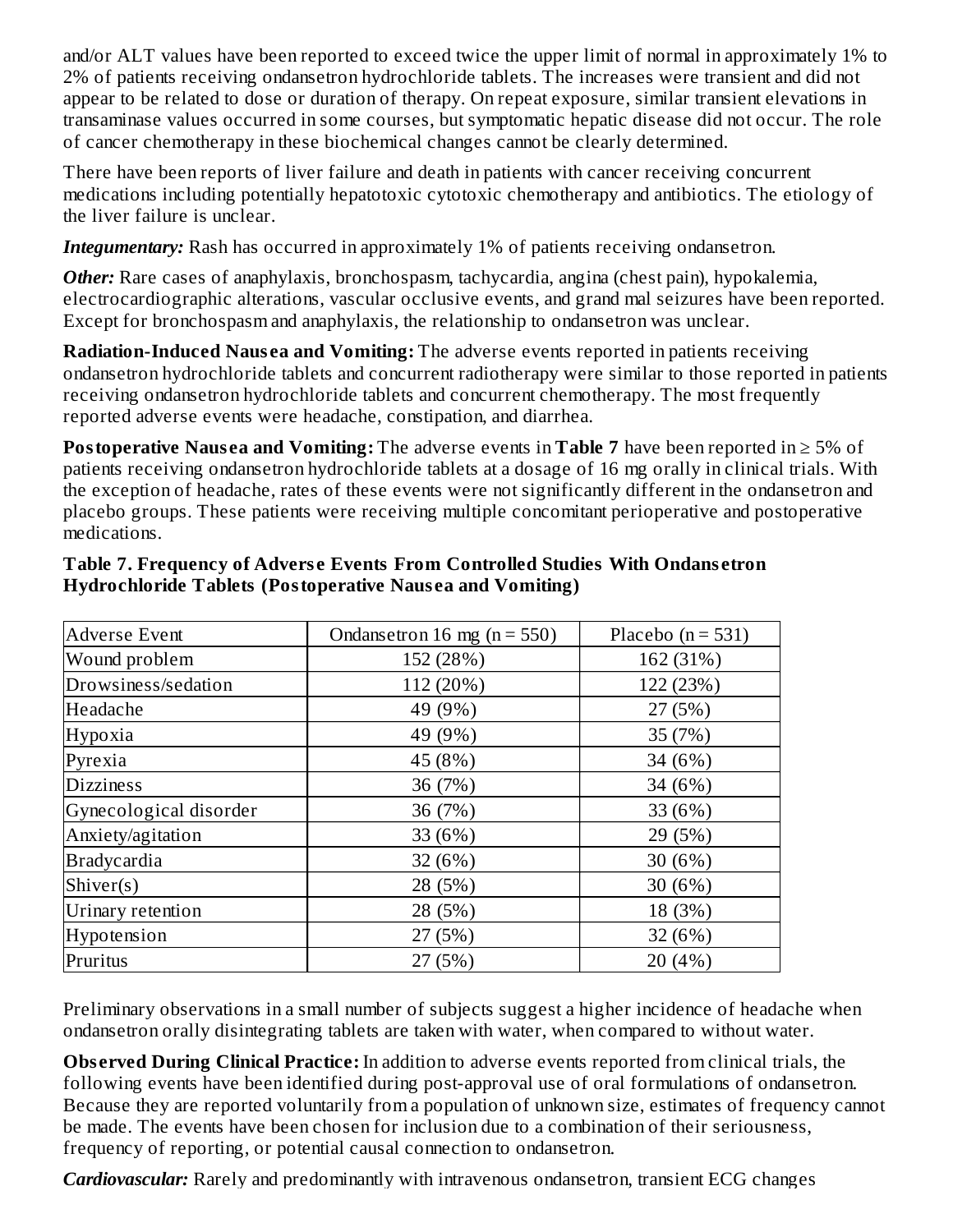*Cardiovascular:* Rarely and predominantly with intravenous ondansetron, transient ECG changes including QT interval prolongation have been reported.

*General:* Flushing. Rare cases of hypersensitivity reactions, sometimes severe (e.g., anaphylaxis/anaphylactoid reactions, angioedema, bronchospasm, shortness of breath, hypotension, laryngeal edema, stridor) have also been reported. Laryngospasm, shock, and cardiopulmonary arrest have occurred during allergic reactions in patients receiving injectable ondansetron.

*Hepatobiliary:* Liver enzyme abnormalities

*Lower Respiratory:* Hiccups

*Neurology:* Oculogyric crisis, appearing alone, as well as with other dystonic reactions

*Skin:* Urticaria, Stevens-Johnson syndrome, and toxic epidermal necrolysis.

*Special Senses: Eye Disorders:* Cases of transient blindness, predominantly during intravenous administration, have been reported. These cases of transient blindness were reported to resolve within a few minutes up to 48 hours.

## **DRUG ABUSE AND DEPENDENCE**

Animal studies have shown that ondansetron is not discriminated as a benzodiazepine nor does it substitute for benzodiazepines in direct addiction studies.

# **OVERDOSAGE**

There is no specific antidote for ondansetron overdose. Patients should be managed with appropriate supportive therapy. Individual intravenous doses as large as 150 mg and total daily intravenous doses as large as 252 mg have been inadvertently administered without significant adverse events. These doses are more than 10 times the recommended daily dose.

In addition to the adverse events listed above, the following events have been described in the setting of ondansetron overdose: "Sudden blindness" (amaurosis) of 2 to 3 minutes' duration plus severe constipation occurred in 1 patient that was administered 72 mg of ondansetron intravenously as a single dose. Hypotension (and faintness) occurred in a patient that took 48 mg of ondansetron hydrochloride tablets. Following infusion of 32 mg over only a 4-minute period, a vasovagal episode with transient second-degree heart block was observed. In all instances, the events resolved completely.

## **DOSAGE AND ADMINISTRATION**

**Instructions for Us e/Handling Ondans etron Orally Disintegrating Tablets:** Tear blisters at perforations to separate. **With dry hands**, remove the tablet from the bottle or PEEL BACK the paper backing of 1 blister, push the tablet through the foil and GENTLY remove the tablet. IMMEDIATELY place the ondansetron orally disintegrating tablet on top of the tongue where it will dissolve in seconds, then swallow with saliva. Administration with liquid is not necessary.

**Prevention of Naus ea and Vomiting Associated With Highly Emetogenic Cancer Chemotherapy:** The recommended adult oral dosage of ondansetron orally disintegrating tablets is 24 mg given as three 8 mg tablets administered 30 minutes before the start of single-day highly emetogenic chemotherapy, including cisplatin  $\geq 50$  mg/m<sup>2</sup>. Multiday, single-dose administration of a 24 mg dosage has not been studied.

**Pediatric Use:** There is no experience with the use of a 24 mg dosage in pediatric patients.

*Geriatric Use:* The dosage recommendation is the same as for the general population.

**Prevention of Naus ea and Vomiting Associated With Moderately Emetogenic Cancer Chemotherapy:** The recommended adult oral dosage is one 8 mg ondansetron orally disintegrating tablet given twice a day. The first dose should be administered 30 minutes before the start of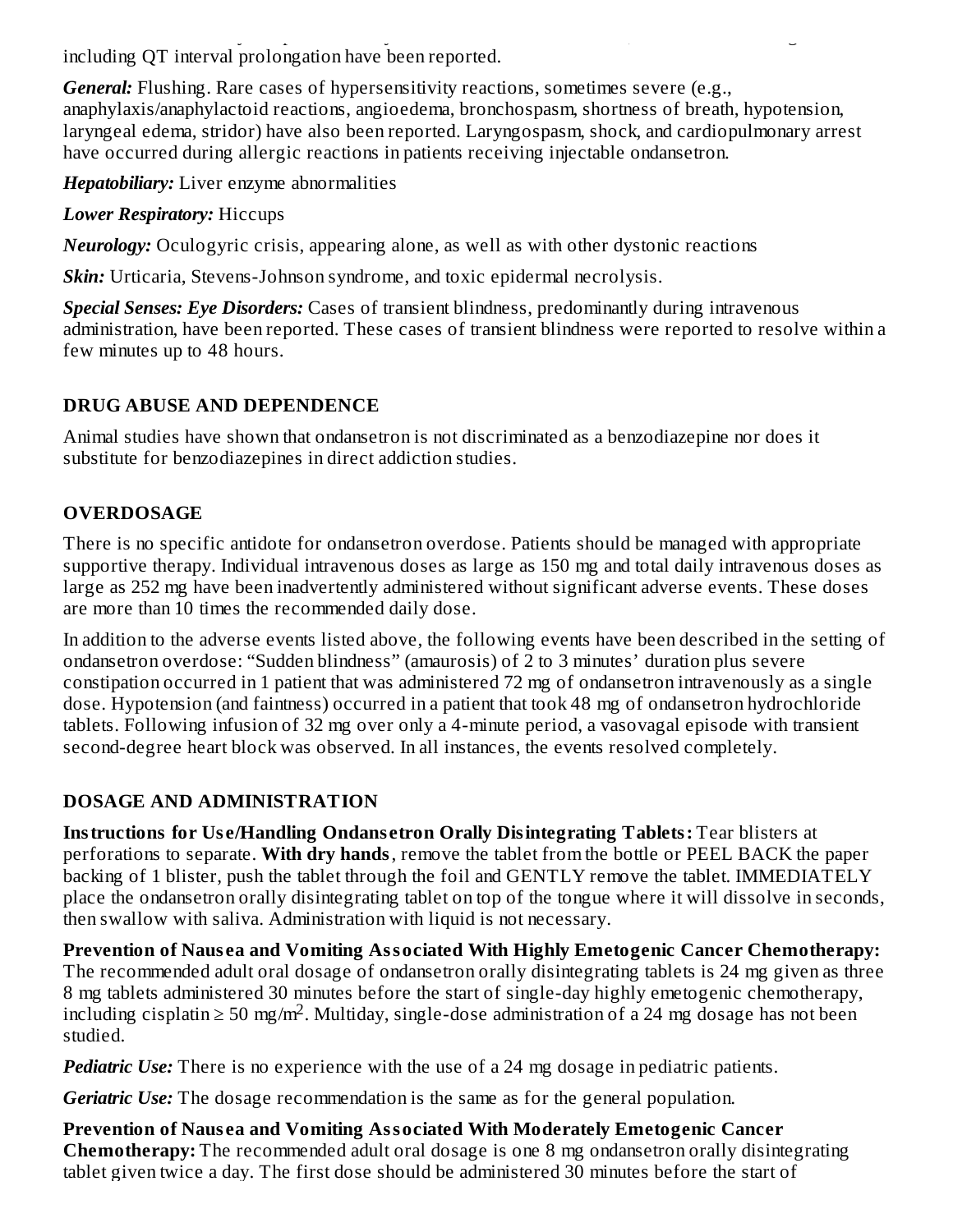emetogenic chemotherapy, with a subsequent dose 8 hours after the first dose. One 8 mg ondansetron orally disintegrating tablet should be administered twice a day (every 12 hours) for 1 to 2 days after completion of chemotherapy.

*Pediatric Use:* For pediatric patients 12 years of age and older, the dosage is the same as for adults. For pediatric patients 4 through 11 years of age, the dosage is one 4 mg ondansetron orally disintegrating tablet given 3 times a day. The first dose should be administered 30 minutes before the start of emetogenic chemotherapy, with subsequent doses 4 and 8 hours after the first dose. One 4 mg ondansetron orally disintegrating tablet should be administered 3 times a day (every 8 hours) for 1 to 2 days after completion of chemotherapy.

*Geriatric Use:* The dosage is the same as for the general population.

**Prevention of Naus ea and Vomiting Associated With Radiotherapy, Either Total Body Irradiation, or Single High-Dos e Fraction or Daily Fractions to the Abdomen:** The recommended oral dosage is one 8 mg ondansetron orally disintegrating tablet given 3 times a day.

*For total body irradiation*, one 8 mg ondansetron orally disintegrating tablet should be administered 1 to 2 hours before each fraction of radiotherapy administered each day.

*For single high-dose fraction radiotherapy to the abdomen*, one 8 mg ondansetron orally disintegrating tablet should be administered 1 to 2 hours before radiotherapy, with subsequent doses every 8 hours after the first dose for 1 to 2 days after completion of radiotherapy.

*For daily fractionated radiotherapy to the abdomen*, one 8 mg ondansetron orally disintegrating tablet should be administered 1 to 2 hours before radiotherapy, with subsequent doses every 8 hours after the first dose for each day radiotherapy is given.

*Pediatric Use:* There is no experience with the use of ondansetron orally disintegrating tablets in the prevention of radiation-induced nausea and vomiting in pediatric patients.

*Geriatric Use:* The dosage recommendation is the same as for the general population.

**Postoperative Nausea and Vomiting:** The recommended dosage is 16 mg given as two 8 mg ondansetron orally disintegrating tablets 1 hour before induction of anesthesia.

*Pediatric Use:* There is no experience with the use of ondansetron orally disintegrating tablets in the prevention of postoperative nausea and vomiting in pediatric patients.

*Geriatric Use:* The dosage is the same as for the general population.

**Dosage Adjustment for Patients With Impaired Renal Function:** The dosage recommendation is the same as for the general population. There is no experience beyond first-day administration of ondansetron.

**Dosage Adjustment for Patients With Impaired Hepatic Function:** In patients with severe hepatic impairment (Child-Pugh<sup>2</sup> score of 10 or greater), clearance is reduced and apparent volume of distribution is increased with a resultant increase in plasma half-life. In such patients, a total daily dose of 8 mg should not be exceeded.

#### **HOW SUPPLIED**

Ondansetron orally disintegrating tablets, USP 4 mg (as 4 mg ondansetron, base) are white to off-white, round, flat face, beveled edge, uncoated tablets, debossed with "**RE6**" on one side and plain on the other side. Ondansetron orally disintegrating tablets, USP 4 mg are available as:

NDC 63304-346-30 Bottles of 30

NDC 63304-346-05 Bottles of 500

NDC 63304-346-69 Blister Pack of 10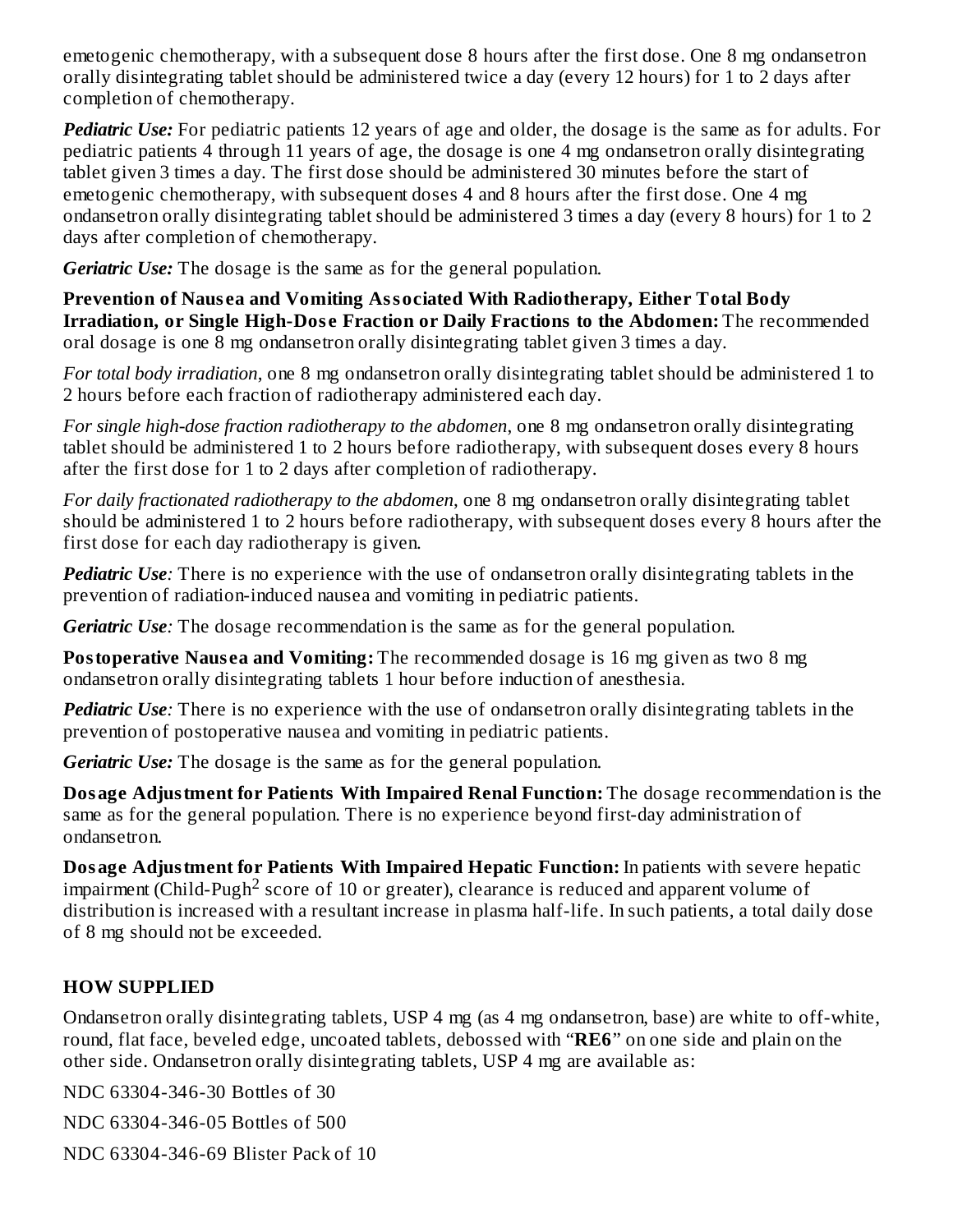Ondansetron orally disintegrating tablets, USP 8 mg (as 8 mg ondansetron, base) are white to off-white, round, flat face, beveled edge, uncoated tablets, debossed with "**RE7**" on one side and plain on the other side. Ondansetron orally disintegrating tablets, USP 8 mg are available as:

NDC 63304-347-30 Bottles of 30

NDC 63304-347-05 Bottles of 500

NDC 63304-347-69 Blister Pack of 10

Store at 20° - 25° C (68° - 77° F) [See USP Controlled Room Temperature].

You may report side effects to FDA at **1-800-FDA-1088**.

## **REFERENCES**

1. Britto MR, Hussey EK, Mydlow P, et al. Effect of enzyme inducers on ondansetron (OND) metabolism in humans. *Clin Pharmacol Ther*. 1997;61:228.

2. Pugh RNH, Murray-Lyon IM, Dawson JL, Pietroni MC, Williams R. Transection of the oesophagus for bleeding oesophageal varices. *Brit J Surg*. 1973;60:646-649.

3. Villikka K, Kivisto KT, Neuvonen PJ. The effect of rifampin on the pharmacokinetics of oral and intravenous ondansetron. *Clin Pharmacol Ther*. 1999;65:377-381.

4. De Witte JL, Schoenmaekers B, Sessler DI, et al. *Anesth Analg*. 2001;92:1319-1321.

5. Arcioni R, della Rocca M, Romanò R, et al. *Anesth Analg*. 2002;94:1553-1557.

Manufactured for:

Ranbaxy Pharmaceuticals Inc.

Jacksonville, FL 32257 USA

January 2014 FDA-06

# **PACKAGE LABEL. PRINCIPAL DISPLAY PANEL**



#### **Bottle Label 4 mg**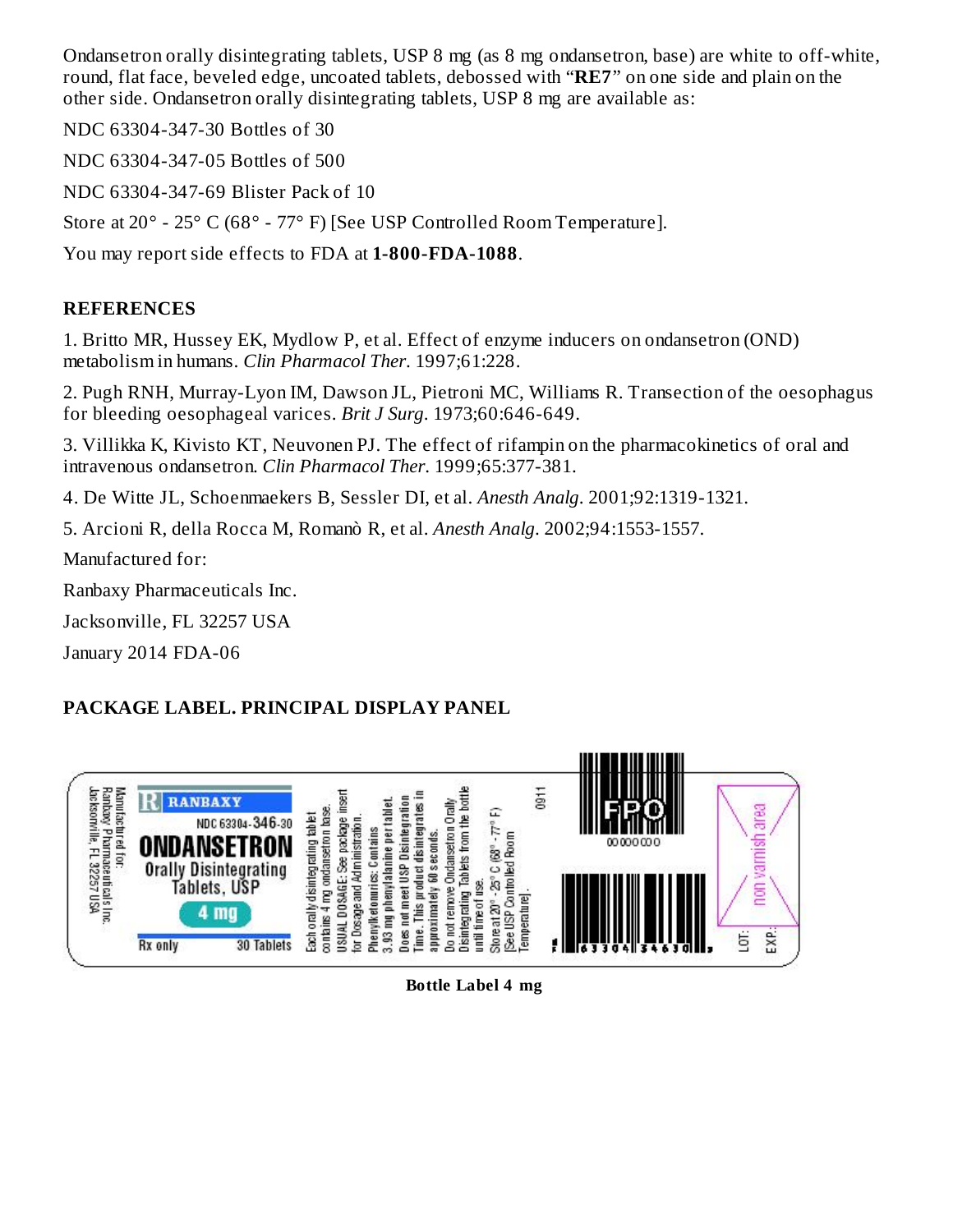

**Bottle Label 8 mg**

|      | <b>ONDANSETRON</b>                                    |                                 |                                                                |                                               |                             |                          |  |                           |
|------|-------------------------------------------------------|---------------------------------|----------------------------------------------------------------|-----------------------------------------------|-----------------------------|--------------------------|--|---------------------------|
|      | ondansetron tablet, orally disintegrating             |                                 |                                                                |                                               |                             |                          |  |                           |
|      |                                                       |                                 |                                                                |                                               |                             |                          |  |                           |
|      | <b>Product Information</b>                            |                                 |                                                                |                                               |                             |                          |  |                           |
|      | Product Type                                          |                                 |                                                                | HUMAN PRESCRIPTION DRUG<br>Item Code (Source) |                             |                          |  | NDC:63304-346             |
|      | <b>Route of Administration</b>                        |                                 | ORAL                                                           |                                               |                             |                          |  |                           |
|      |                                                       |                                 |                                                                |                                               |                             |                          |  |                           |
|      |                                                       |                                 |                                                                |                                               |                             |                          |  |                           |
|      | <b>Active Ingredient/Active Moiety</b>                |                                 |                                                                |                                               |                             |                          |  |                           |
|      |                                                       |                                 | <b>Ingredient Name</b>                                         |                                               |                             | <b>Basis of Strength</b> |  | Strength                  |
|      |                                                       |                                 | ONDANSETRON (UNII: 4AF302ESOS) (ONDANSETRON - UNII:4AF302ESOS) |                                               |                             | ONDANSETRON              |  | 4 mg                      |
|      |                                                       |                                 |                                                                |                                               |                             |                          |  |                           |
|      | <b>Inactive Ingredients</b>                           |                                 |                                                                |                                               |                             |                          |  |                           |
|      | <b>Ingredient Name</b><br>Strength                    |                                 |                                                                |                                               |                             |                          |  |                           |
|      | <b>ASPARTAME</b> (UNII: Z0H242BBR1)                   |                                 |                                                                |                                               |                             |                          |  |                           |
|      | CROSCARMELLOSE SODIUM (UNII: M28OL1HH48)              |                                 |                                                                |                                               |                             |                          |  |                           |
|      | MAGNESIUM STEARATE (UNII: 70097M6I30)                 |                                 |                                                                |                                               |                             |                          |  |                           |
|      | MANNITOL (UNII: 30WL53L36A)                           |                                 |                                                                |                                               |                             |                          |  |                           |
|      | TALC (UNII: 7SEV7J4R1U)                               |                                 |                                                                |                                               |                             |                          |  |                           |
|      | SILICON DIO XIDE (UNII: ETJ7Z6XBU4)                   |                                 |                                                                |                                               |                             |                          |  |                           |
|      |                                                       |                                 |                                                                |                                               |                             |                          |  |                           |
|      |                                                       |                                 |                                                                |                                               |                             |                          |  |                           |
|      | <b>Product Characteristics</b>                        |                                 |                                                                |                                               |                             |                          |  |                           |
|      | Color                                                 | white (off white)               |                                                                |                                               | <b>Score</b>                |                          |  | no score                  |
|      | <b>Shape</b>                                          | ROUND (beveled edge, flat face) |                                                                |                                               | <b>Size</b>                 | 7 <sub>mm</sub>          |  |                           |
|      | Flavor<br><b>Imprint Code</b>                         |                                 |                                                                | RE <sub>6</sub>                               |                             |                          |  |                           |
|      | <b>Contains</b>                                       |                                 |                                                                |                                               |                             |                          |  |                           |
|      |                                                       |                                 |                                                                |                                               |                             |                          |  |                           |
|      |                                                       |                                 |                                                                |                                               |                             |                          |  |                           |
|      | Packaging                                             |                                 |                                                                |                                               |                             |                          |  |                           |
| $\#$ | <b>Item Code</b>                                      |                                 | <b>Package Description</b>                                     |                                               | <b>Marketing Start Date</b> |                          |  | <b>Marketing End Date</b> |
|      | 1 NDC:63304-346-30                                    | 30 in 1 BOTTLE                  |                                                                |                                               |                             |                          |  |                           |
|      | 2 NDC:63304-346-05                                    |                                 | 500 in 1 BOTTLE                                                |                                               |                             |                          |  |                           |
|      | 3 NDC:63304-346-69<br>$1$ in $1\operatorname{CARTON}$ |                                 |                                                                |                                               |                             |                          |  |                           |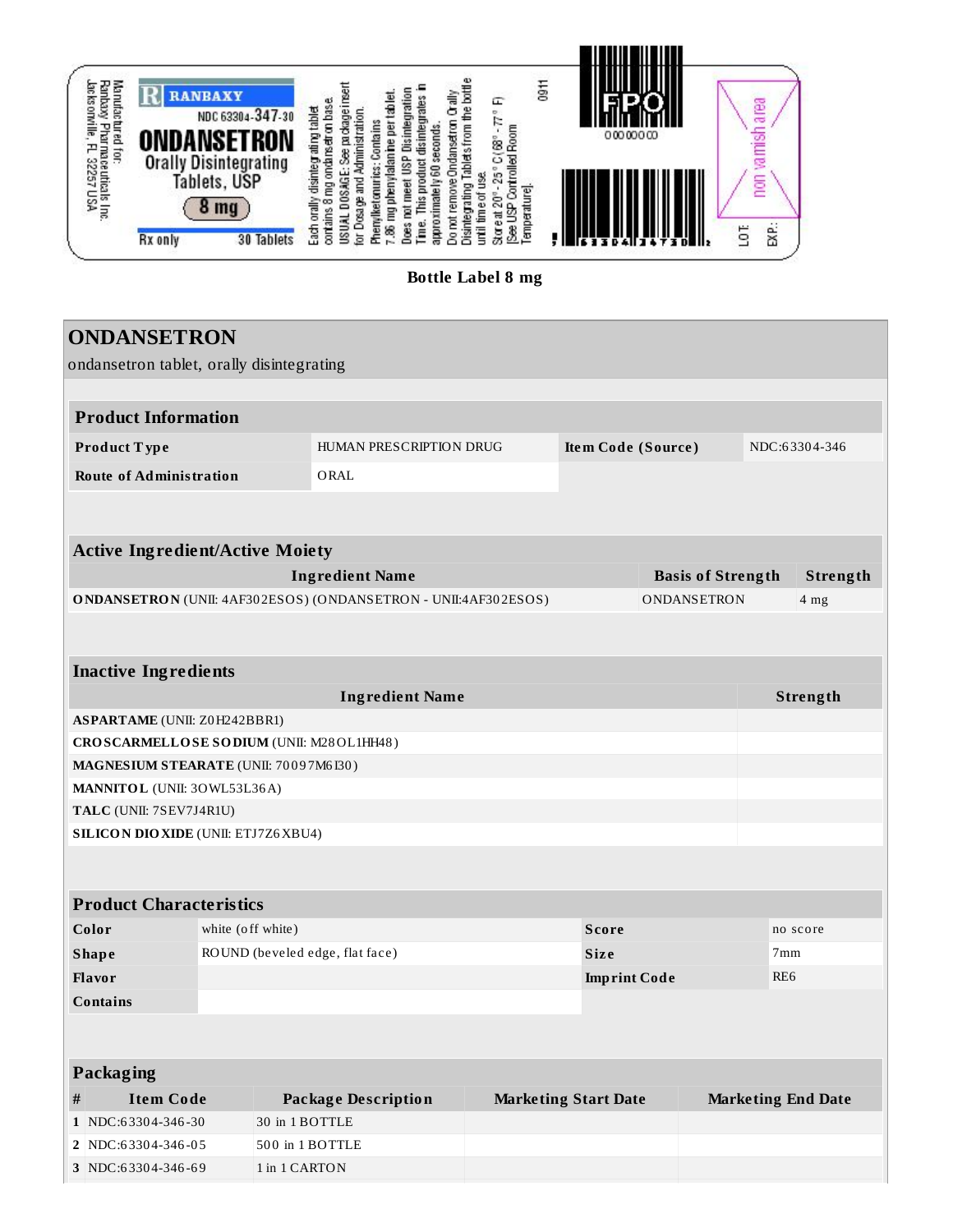| <b>Marketing Information</b>                                    |                                  |                                                                |  |                                           |                          |                           |                           |
|-----------------------------------------------------------------|----------------------------------|----------------------------------------------------------------|--|-------------------------------------------|--------------------------|---------------------------|---------------------------|
| <b>Marketing Category</b><br><b>ANDA</b>                        | ANDA078602                       | <b>Application Number or Monograph Citation</b>                |  | <b>Marketing Start Date</b><br>01/10/2012 |                          |                           | <b>Marketing End Date</b> |
| <b>ONDANSETRON</b><br>ondansetron tablet, orally disintegrating |                                  |                                                                |  |                                           |                          |                           |                           |
| <b>Product Information</b>                                      |                                  |                                                                |  |                                           |                          |                           |                           |
| Product Type                                                    | HUMAN PRESCRIPTION DRUG          | Item Code (Source)                                             |  |                                           | NDC:63304-347            |                           |                           |
| <b>Route of Administration</b>                                  |                                  | ORAL                                                           |  |                                           |                          |                           |                           |
| <b>Active Ingredient/Active Moiety</b>                          |                                  |                                                                |  |                                           |                          |                           |                           |
|                                                                 |                                  | <b>Ingredient Name</b>                                         |  |                                           | <b>Basis of Strength</b> |                           | Strength                  |
|                                                                 |                                  | ONDANSETRON (UNII: 4AF302ESOS) (ONDANSETRON - UNII:4AF302ESOS) |  |                                           | ONDANSETRON              |                           | $8$ mg                    |
|                                                                 |                                  |                                                                |  |                                           |                          |                           |                           |
| <b>Inactive Ingredients</b>                                     |                                  |                                                                |  |                                           |                          |                           |                           |
| <b>ASPARTAME</b> (UNII: Z0H242BBR1)                             |                                  | <b>Ingredient Name</b>                                         |  |                                           |                          |                           | Strength                  |
| CROSCARMELLOSE SODIUM (UNII: M28OL1HH48)                        |                                  |                                                                |  |                                           |                          |                           |                           |
| MAGNESIUM STEARATE (UNII: 70097M6I30)                           |                                  |                                                                |  |                                           |                          |                           |                           |
| MANNITOL (UNII: 30WL53L36A)                                     |                                  |                                                                |  |                                           |                          |                           |                           |
| TALC (UNII: 7SEV7J4R1U)                                         |                                  |                                                                |  |                                           |                          |                           |                           |
| <b>SILICON DIO XIDE (UNII: ETJ7Z6 XBU4)</b>                     |                                  |                                                                |  |                                           |                          |                           |                           |
| <b>Product Characteristics</b>                                  |                                  |                                                                |  |                                           |                          |                           |                           |
| Color                                                           | white (off white)                |                                                                |  | <b>Score</b>                              |                          |                           | no score                  |
| <b>Shape</b>                                                    | ROUND (beveled edge, flat face)  |                                                                |  | <b>Size</b>                               |                          | 9mm                       |                           |
| Flavor                                                          |                                  |                                                                |  | <b>Imprint Code</b>                       |                          | RE7                       |                           |
| <b>Contains</b>                                                 |                                  |                                                                |  |                                           |                          |                           |                           |
| Packaging                                                       |                                  |                                                                |  |                                           |                          |                           |                           |
| <b>Item Code</b><br>$\#$                                        |                                  | <b>Package Description</b>                                     |  | <b>Marketing Start Date</b>               |                          | <b>Marketing End Date</b> |                           |
|                                                                 | 30 in 1 BOTTLE                   |                                                                |  |                                           |                          |                           |                           |
|                                                                 |                                  |                                                                |  |                                           |                          |                           |                           |
| 1 NDC:63304-347-30<br>2 NDC:63304-347-05<br>3 NDC:63304-347-69  | 500 in 1 BOTTLE<br>1 in 1 CARTON |                                                                |  |                                           |                          |                           |                           |